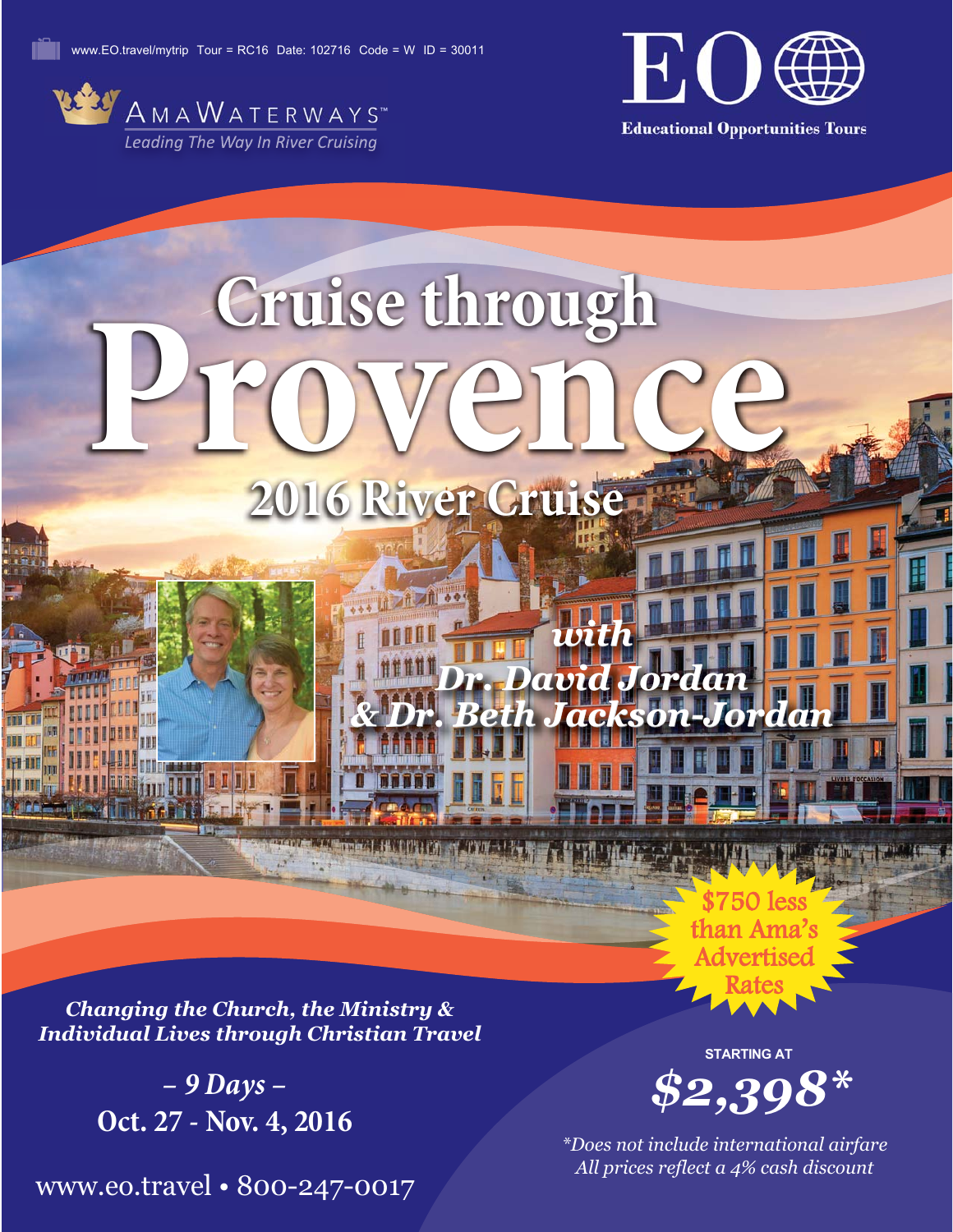**B** PARIS FRANCE BELLEVILLE **TOURNON VIVIERS** AVIGNON · LES BAUX **PERPIGNAN SPAIN** BARCELONA

# **CRUISE THROUGH<br>LOUENCE**

# Oct. 27 - DEPART USA

Board your overnight flight to Lyon, France.

# Oct. 28 - ARRIVE IN LYON - EMBARKATION

Arrive in Lyon and board the AmaDagio. Gather this evening on board for a Welcome Dinner.

# Oct. 29 - LYON

Today your panoramic tour of Lyon will take you to Place Bellecour with its equestrian statue of Louis XIV, Place des Terreaux with Bartholdi's Fountain, and the Town Hall. Afterwards, visit Fourvière, part of the historic region designated a UNESCO World Heritage Site. Known as the "Hill of Prayers," Fourvière is famous for its iconic white Basilica of Notre-Dame, ruins of an ancient Roman theater, and majestic views of the city below. The ship departs for Belleville this evening.

# Oct. 30 - BELLEVILLE – VIENNE

This morning's tour will take you through the Beaujolais wine region, also known as the Pays d'Or ("land of the golden stones," named for the ochre limestone used to build local homes and castles). You will visit the medieval hilltop village of Oingt as well as the home of a local vintner, where you will enjoy a wine tasting, vineyard tour and explanation of the history of the region's wine production. Return to the ship in the afternoon and continue cruising towards Vienne, where you'll have a free evening to explore on your own.

# Oct. 31 - VIENNE - TOURNON

Situated between the wine regions of Burgundy and Beaujolais, Vienne's Roman past can be seen in its marvelously preserved ruins. This morning, go on a walking tour and see an ancient Roman temple, the ruins of a Roman theater, and the medieval Abbey Church of St. Pierre, today an Archaeological Museum. Your ship departs at midday for Tournon.

# Nov. 1 - TOURNON - VIVIERS

Today you will enjoy an indulgent chocolate and red wine pairing. Relax on board today as we cruise to Viviers. After arriving this evening, you may take a "Ghost Walk" tour through this medieval town, with colorful stories brought to life by local residents.

# Nov. 2 - VIVIERS - AVIGNON

After breakfast, enjoy an excursion to Grignan, a hilltop village surrounded by lavender fields. The village's Renaissance castle provides a commanding view of the surrounding countryside. You will also have the opportunity to visit a truffle farm and learn about truffle harvesting. Return to the ship and cruise to Avignon, site of the bridge made famous by the French children's song "Sur le pont d'Avignon" ("On the Bridge of Avignon"). Seven popes once resided in the magnificent Papal Palace, which you will visit during your walking tour. You will also see the well-preserved medieval walls surrounding the historic center of town, a UNESCO World Heritage Site. As an alternative, take an excursion to the Pont du Gard, a Roman aqueduct that is a masterpiece of engineering and a UNESCO World Heritage Site.

# Nov. 3 - AVIGNON - LES BAUX - ARLES

This morning, you will arrive in Arles and board a motor coach for an excursion to the village of Les Baux de Provence. The village's castle has a fascinating exhibit of medieval weapons. Later, visit an olive farm to learn about this age-old Provençal farming tradition. As an alternative, take the "Impressionist Experience" tour to the Saint Paul de Mausole Asylum, where Van Gogh once lived and painted such well-known works as The Irises and Starry Night. You will also visit the Carrieres de Lumieres, a stone quarry that projects European artwork on its walls, including many of Van Gogh's famous paintings. Late this afternoon, a city tour of Arles takes you to the Romanesque cathedral and the Roman Amphitheater. The ship moors overnight in Arles.

# Nov. 4 - ARLES - DISEMBARKATION

Your cruise comes to an end as you prepare for your homeward flight or continue on an exciting extension to Barcelona.

# **GUEST SPEAKER**



# **Bishop Will Willimon**

**Bishop Willimon** is the most read author among United Methodist pastors. He is a Professor at Duke Divinity School and former Dean at Duke Chapel. Bishop Willimon has been a popular speaker for EO on cruises throughout the world

# **LECTURE SERIES**

# **Christian Art in France and Spain**

On this cruise we will have the joy of traveling through the region where Van Gogh worked. Lectures will focus on Van Gogh as a revolutionary Christian painter.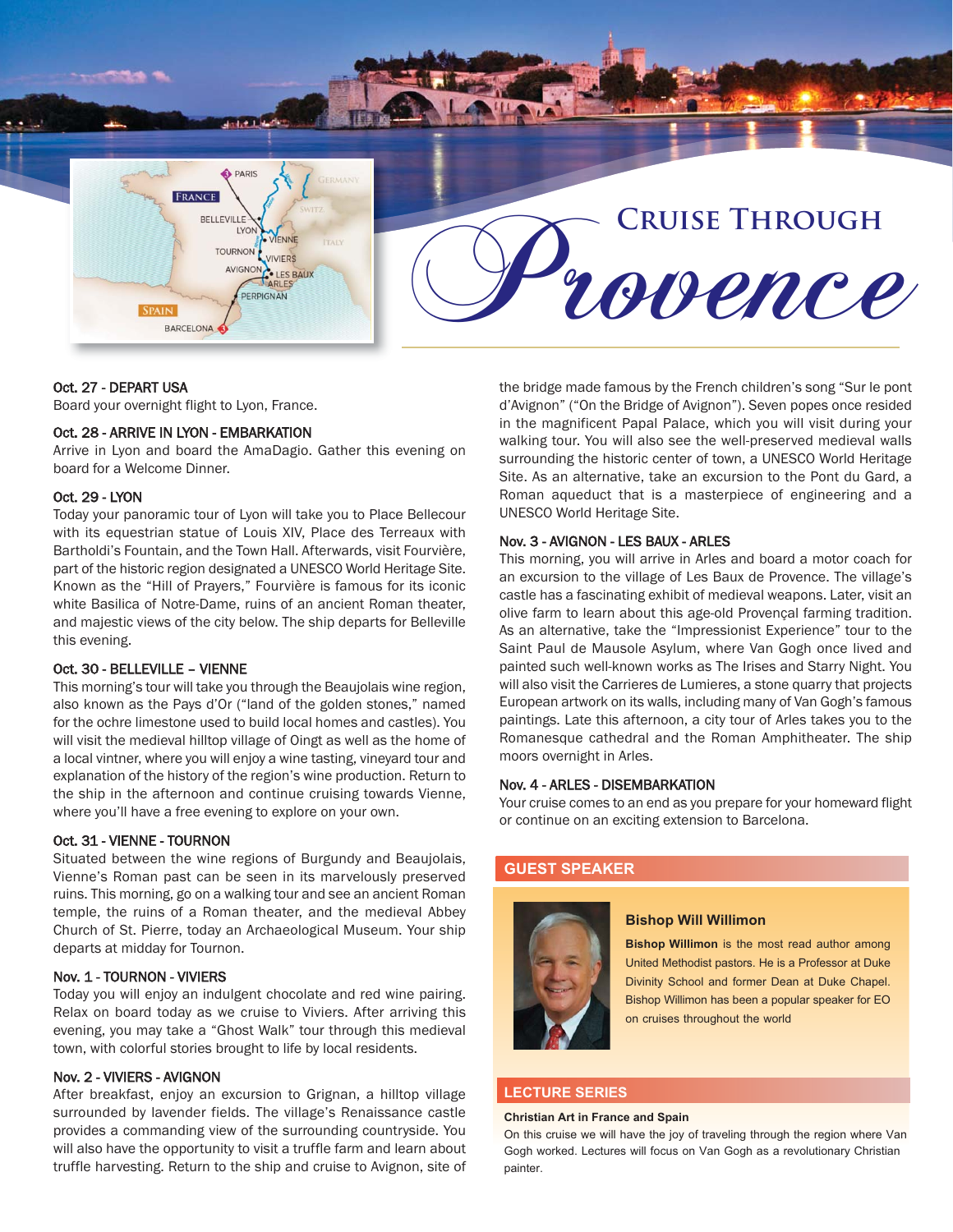# **Paris Pre-Tour \$900\* Oct. 24-28, 2016**

**Oct. 24 - DEPART USA** Board your overnight flight to Paris, France.

# **Oct. 25 - ARRIVE IN PARIS, FRANCE**

Arrive in Paris and check-in to your hotel. The balance of the day is yours to start exploring this beautiful city.

# **Oct. 26 - PARIS**

Enjoy some of Paris' most famous sights during your guided city tour this morning, such as the Champs Élysées, Place de la Concorde and the Eiffel Tower, plus a visit inside Notre Dame Cathedral. Tonight, an optional "Montmartre & Illuminations" tour is available, with breathtaking and not-to-be-missed views of Paris after dark.

# **Oct. 27 - PARIS**

Your last day in Paris is free to enjoy at your leisure. If you wish, you may join an optional "Seine Cruise & Eiffel Tower" tour this morning, which offers a different perspective on the city's top landmarks. This evening, an optional "Parisian Cabaret Dinner Show" is available, featuring excellent French cuisine and a fantastic, high-spirited theatrical performance.

# **Oct. 28 - PARIS - LYON - EMBARKATION**

After checking out of your hotel, you will board the TGV high-speed train that will whisk you through the French countryside to Lyon. Nestled between the Saone and Rhone rivers, Lyon is one of France's most important cities and its gastronomic capital. Upon arrival, enjoy some free time for lunch on your own before a private cooking demonstration. Later, transfer to your luxurious ship, where you will gather this evening for a Welcome Dinner.

# **Barcelona Post-Tour \$900\* Nov. 4-7, 2016**

# **Nov. 4 - ARLES DISEMBARKATION - BARCELONA, SPAIN**

Disembark your ship in Arles and transfer to Barcelona. Along the way, you will pass through the eerie Camargue marshland and stop in the medieval town of Perpignan in France, where you will have free time for lunch and some exploring on your own.

# **Nov. 5 - BARCELONA**

Your full day in Barcelona begins with a driving tour to the top of Montjuic Hill where you will enjoy glorious views of the city below. Continue along the waterfront to Las Ramblas, an iconic tree-lined boulevard, and explore the Gothic Quarter in the medieval center of the city. Your tour also includes the unique architectural works of Antoni Gaudí, including Casa Milà, Casa Batlló and La Sagrada Familia, the basilica and UNESCO World Heritage Site that has been under construction for over a century. This evening, explore Barcelona by night on your own, or elect to participate in an optional tapas tasting tour.

# **Nov. 6 - BARCELONA**

Enjoy a full day at your leisure, or take part in an optional excursion to Montserrat to visit the famous Benedictine Abbey atop Montserrat Mountain.

# **Nov. 7 - DEPART BARCELONA**

Bid farewell to Barcelona and prepare for your homeward flight.



# AMAWATERWAYS"

# **INCLUDED FEATURES**

7 Nights Deluxe Cruise Accommodation

**Daily Sightseeing Program as outlined in the Itinerary** Infotainment System in all Staterooms with Free Internet, Hit Movies, Music Library & English TV Stations

**Terry Bathrobes and White-on-white plush bedding in all Staterooms** Superb Dining with all Meals included during your Cruise

**Free-flowing Red & White Wines from Europe's great Wine Regions, beer & soft drinks with every Dinner**  Bottled Water in every stateroom replenished daily

**Reception, Welcome Dinner & Captain's Gala Dinner**

Special Highlights including Folklore Dances, Lectures, Theme Dinners, onboard Music Performances and afternoon & evening Piano Music **Use of Bicycles to explore on your own**

# **CRUISE PRICING\***

| н            | Fixed Window Stateroom (170 sq ft)   | \$2398*  |
|--------------|--------------------------------------|----------|
| D            | Fixed Window Stateroom (170 sq ft)   | \$2598*  |
| $\mathsf{C}$ | French Balcony Stateroom (170 sq ft) | \$2998*  |
| B            | French Balcony Stateroom (170 sq ft) | \$3198*  |
| A            | French Balcony Stateroom (170 sq ft) | \$3298*  |
| S            | <b>Suite (255 sq ft)</b>             | $$4098*$ |

**\*All prices reflect a 4% Cash Discount**



# **Purchase International Airfare at a Discounted Price through EO**

Includes Fuel Surcharges Transfers and Taxes (subject to change)

| Atlanta GA<br>Austin TX<br>Austin TX<br>Baltimore MD<br>Billings MT<br>Birmingham AL | \$1605           |
|--------------------------------------------------------------------------------------|------------------|
|                                                                                      |                  |
|                                                                                      | \$1695           |
|                                                                                      | \$1650           |
|                                                                                      | \$1770           |
|                                                                                      | \$1650           |
| Boise ID<br>Boston MA                                                                | \$1695           |
|                                                                                      | \$1515           |
| Buffalo NY<br>Charleston WV                                                          | \$1605<br>\$1570 |
| Charlotte NC                                                                         | \$1650           |
|                                                                                      | \$1605           |
| Chicago IL<br>Cincinnati OH                                                          | \$1650           |
| Cleveland OH                                                                         | \$1650           |
| Columbia SC                                                                          | \$1570           |
| Columbus OH                                                                          | \$1650           |
| Dallas/Ft. Worth TX.                                                                 | \$1650           |
| Dayton OH                                                                            | \$1650           |
|                                                                                      | \$1650           |
| Denver CO<br>Des Moines IA                                                           | \$1650           |
| Detroit MI                                                                           | \$1605           |
| Fayetteville AR                                                                      | \$1720           |
| Ft. Lauderdale FL                                                                    | \$1605           |
| Fort Myers FL<br>Grand Rapids MI                                                     | \$1650           |
|                                                                                      | \$1695           |
| Greensboro NC                                                                        | \$1605           |
| Honolulu HI                                                                          | \$2070<br>\$1650 |
| Houston TX<br>Indianapolis IN                                                        | \$1650           |
| Jackson MS                                                                           | \$1720           |
|                                                                                      |                  |
|                                                                                      |                  |
| Jacksonville FL                                                                      | \$1650           |
| Kansas City MO                                                                       | \$1650           |
| Knoxville TN                                                                         | \$1650           |
| -------<br>Las Vegas NV                                                              | \$1695           |
| Little Rock AR                                                                       | \$1720<br>\$1695 |
| Los Angeles CA                                                                       | \$1650           |
| Louisville KY<br>Memphis TN                                                          | \$1650           |
| Miami FL                                                                             | \$1605           |
| Milwaukee WI                                                                         | \$1650           |
| Minn/St. Paul MN                                                                     | \$1605           |
|                                                                                      | \$1650           |
| Nashville TN<br>New Orleans LA                                                       | \$1695           |
|                                                                                      | \$1470           |
| New York NY<br>Newark NJ                                                             | \$1470           |
|                                                                                      | \$1570           |
| Norfolk VA<br>Oklahoma City OK                                                       | \$1695           |
| Orlando FL                                                                           | \$1605           |
| Philadelphia                                                                         | \$1605           |
| Phoenix AZ                                                                           | \$1695           |
| Pittsburgh PA                                                                        | \$1605<br>\$1695 |
| Portland OR<br>Raleigh/Durham NC                                                     | \$1650           |
| Richmond VA                                                                          | \$1605           |
| Rochester NY                                                                         | \$1605           |
| Sacramento CA                                                                        | \$1695           |
| Salt Lake City UT                                                                    | \$1695           |
| San Antonio TX                                                                       | \$1695           |
| San Diego CA<br>ï                                                                    | \$1695           |
| San Francisco CA<br>$\ddot{\phantom{0}}$                                             | \$1695           |
| Seattle/Tacoma WA.<br>l.                                                             | \$1695           |
| St. Louis MO                                                                         | \$1695           |
| Tampa FL                                                                             | \$1605           |
| Tucson AZ<br>.<br>Tulsa OK<br>.                                                      | \$1695<br>\$1695 |

# **For a City not listed call 1-800-247-0017 X590**

**This chart reflects pricing and no flight routings. If you depart from a different city than your group, or take an extension, you may fly on a different scheduled flight. Prices are subject to change without notice.**  2016 RC6S